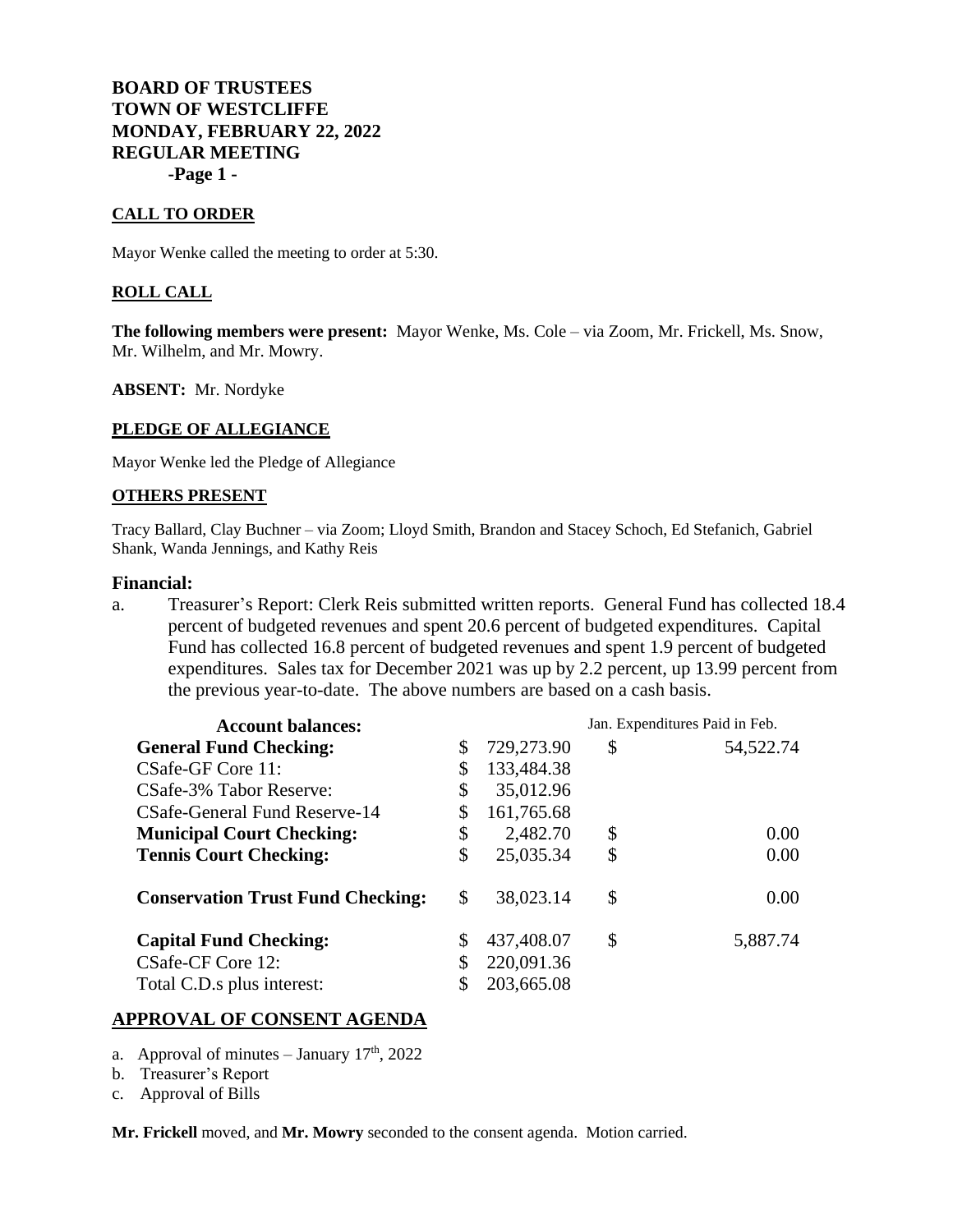# **BOARD OF TRUSTEES TOWN OF WESTCLIFFE MONDAY, FEBRUARY 22, 2022 REGULAR MEETING -Page 2 -**

**OLD BUSINESS** None **NEW BUSINESS**

## **a. Presentation Brandon Schoch candidate for sheriff.**

Brandon Schoch introduced himself to the board members. The Board of Trustees thanked him for attending the meeting.

## **b. Presentation Lloyd Rich Smith candidate for sheriff.**

Lloyd Smith introduced himself to the board members. The Board of Trustees thanked him for attending the meeting.

## **c. Consideration of a request to approve a lease with Bootleggers Mercantile for a portion of the alley on the east side of the building.**

The Planning Commission had recommended approval to the Board of Trustees in August of 2020. The Board of Trustees discussed it in September of 2020. The board agreed to the concept of leasing it at that time; the Stephanic's were not prepared to do the expansion at that time. There was not a decision at that time. They are requesting to move forward with the lease for their patio expansion and discuss determining the lease amount.

One concern was the sewer line located in the easement. Ed Stefanich explained the structure would be moveable and not attached to the building, making it easy to move.

Building plans would need to be submitted, including a letter from Round Mountain regarding the sewer line running from the Town restroom and the alley.

Another concern was the Town being a landlord. If it were to be sold, should it be put out to the public to bid on?

After further discussion, the item will be placed on the March agenda allowing the Town attorney time to provide information regarding leasing or selling the property.

# **d. Consideration of a request to approve Resolution No. 1-2022 canceling the April 5, 2022 election.**

There were only enough petitions to fill the seats open; we did not receive any affidavits for a write-in candidate, which allows the cancelation of the election.

**ACTION: Ms. Snow** moved, and **Mr. Frickell** seconded to approve Resolution No. 1-2022, canceling the April 5, 2022 election. Motion carried.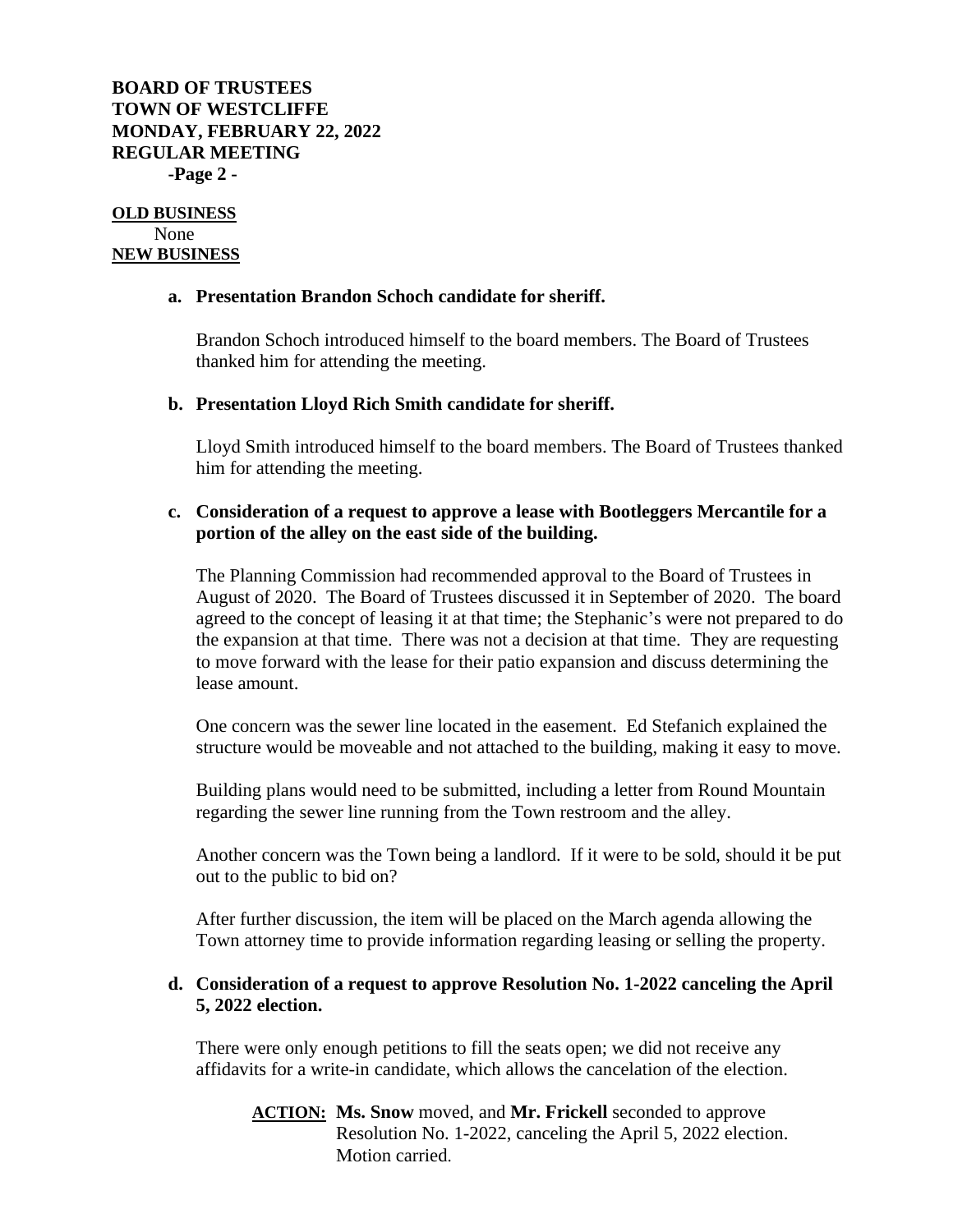#### **NEW BUSINESS CONTINUED**

## **e. Discuss vacation and sick policies regarding the Healthy Families and Workplaces Act (HFWA) and consideration of approving Resolution No. 2-2022.**

Attorney Buckner explained consideration before you are No. 2-2022 Resolution of the Board of Trustees of Westcliffe amending the Town of Westcliffe Town Handbook regarding town employees' vacation and sick leave benefits. The recent passage of the Healthy Families and Workplace Act has taken the old pyridine of sick leave, and vacation being separate and has combined them into what is commonly known as paid time off. The act has verbiage required to be in paid time off sections in the Town Handbook.

He has re-written the previously existing sections 302 and 305 and asked the Board of Trustees to appeal Section 305-Sick Leave and modify the current 302 Vacation benefits to be amended as Section 302 Paid Time Off. It combines the sick leave and vacation time; he took the combination hours of the previous two sections into paid time off with the required language.

This is easier for the administration to track. It is no longer required to track sick and vacation separately. It is paid time off that is tracked and accrued. The accrual rate is the same as the previous sections used to accrue for vacation and sick combined times. Employees are not getting any more accrual time off than they used to. The maximum is still 320 hours and eliminated the carryover for the two-year lose or use time. An employee can accrue up to 320 hours; it no long accrues after that. Part-time and seasonal paid time off was added, required by the statute. It is one hour for every thirty hours worked and added the minimum and maximum required by statute. They are allowed to accrue up to 124 hours, and other language required by HFWA was added, and the emergency language that came about due to the pandemic.

The new proposed section 302 is in Exhibit A for consideration.

**ACTION: Ms. Snow** moved, and **Mr. Wilhelm** seconded to approve Resolution No. 2-2022. Motion carried.

## **f. Recommendation to use the American Rescue Program funds towards the Hermit & Memorial Park Priority program and scheduling a workshop.**

The workshop was scheduled for Monday, March  $7<sup>th</sup>$ , at 9:00 a.m.

### **g. Discuss the Master Plan.**

Mayor Wenke explained that he would like to get input from all the board members on their vision of the town. We need to give direction to the Master Plan review committee on our vision for the Town.